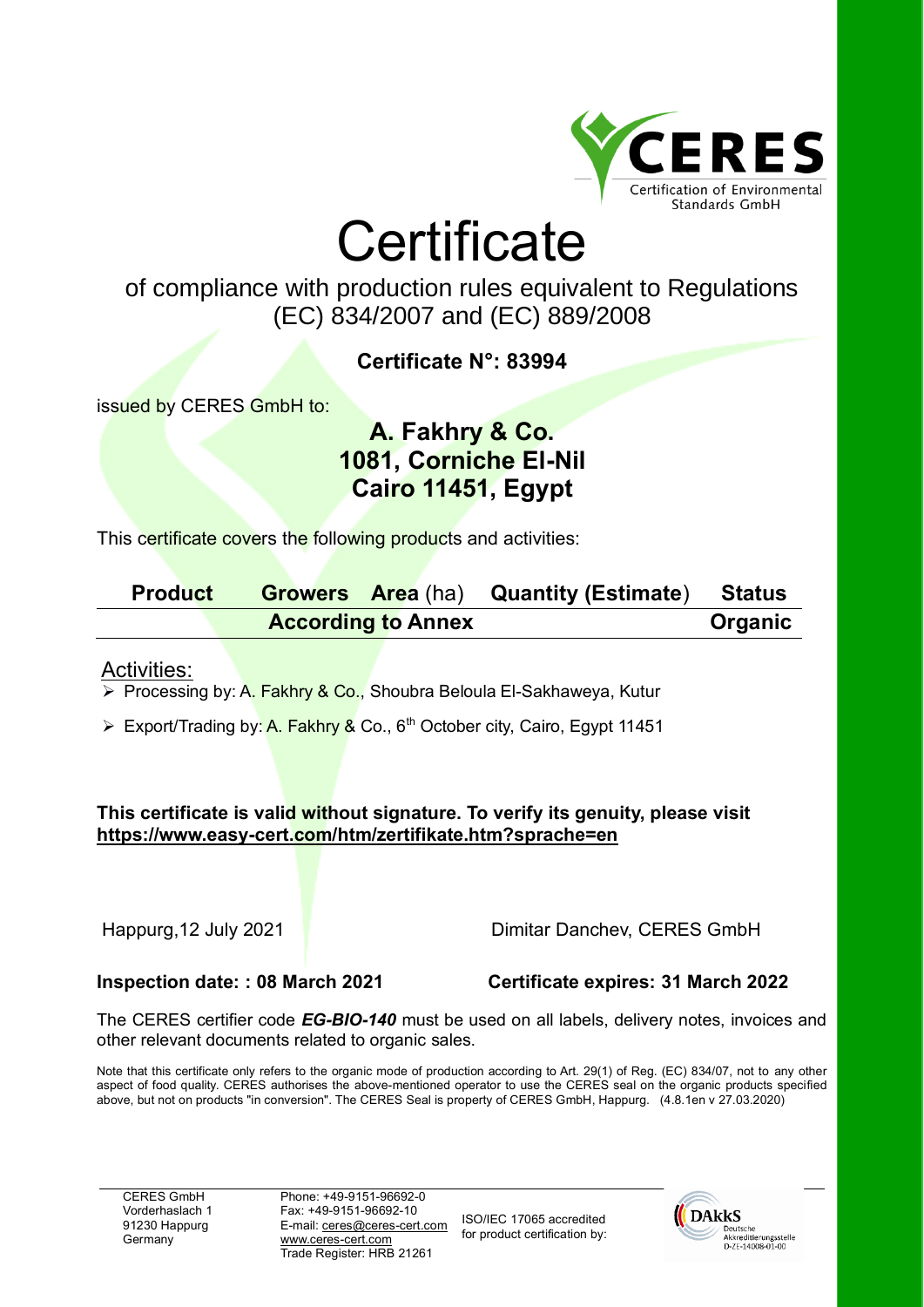

# NOP Certificate

**Certificate N°: 83995**

issued by CERES to:

# **A. Fakhry & Co. 1081, Corniche El-Nil Cairo 11451, Egypt**

The following products and activities are certified organic under the US National Organic Program 7 CFR Part 205:

| <b>Product</b> | <b>Growers</b> | Area (ha)                              | <b>Quantity</b><br>(Estimate) | <b>Label Category</b> |
|----------------|----------------|----------------------------------------|-------------------------------|-----------------------|
|                |                | <b>According to the attached Annex</b> |                               | 100% Organic          |

*Scopes:*

➢*Handling (Processing) at* <sup>A</sup> Fakhry & Co., Shoubra Beloula El-Sakhaweya, Kutur

The operator's certification is valid until being surrendered, suspended or revoked. For the validity of CERES NOP certificates, see<https://organic.ams.usda.gov/integrity/>. To assure traceability, we recommend trade partners to request from CERES transaction certificates for each shipment of organic product.

This certificate is valid without signature. To verify its genuity, please visit [https://www.easy](https://www.easy-cert.com/htm/zertifikate.htm?sprache=en)*[cert.com/htm/zertifikate.htm?sprache=en](https://www.easy-cert.com/htm/zertifikate.htm?sprache=en)*

### Happurg, 12 July 2021 **Dimitar Danchev, CERES GmbH**

**Effective date: 24 April 2006 Anniversary date: 31 March 2022**

Note that this certificate applies only to the organic mode of production and not to any other aspect of food quality. CERES authorises the above mentioned operator to use the CERES seal on the organic products specified above. The CERES Seal is property of CERES GmbH, Happurg, Germany. The USDA seal may not be used on products "made with organic ingredients".

CERES is accredited by the US Department of Agriculture (USDA) (see www.ams.usda.gov/nop).(4.8.2en v27.03.2020)

Phone: +49-9151-96692-0 Fax: +49-9151-96692-10 E-mail: ceres@ceres-cert. [www.ceres-cert.com](mailto:www@ceres-cert.com) Trade Register: HRB 21261

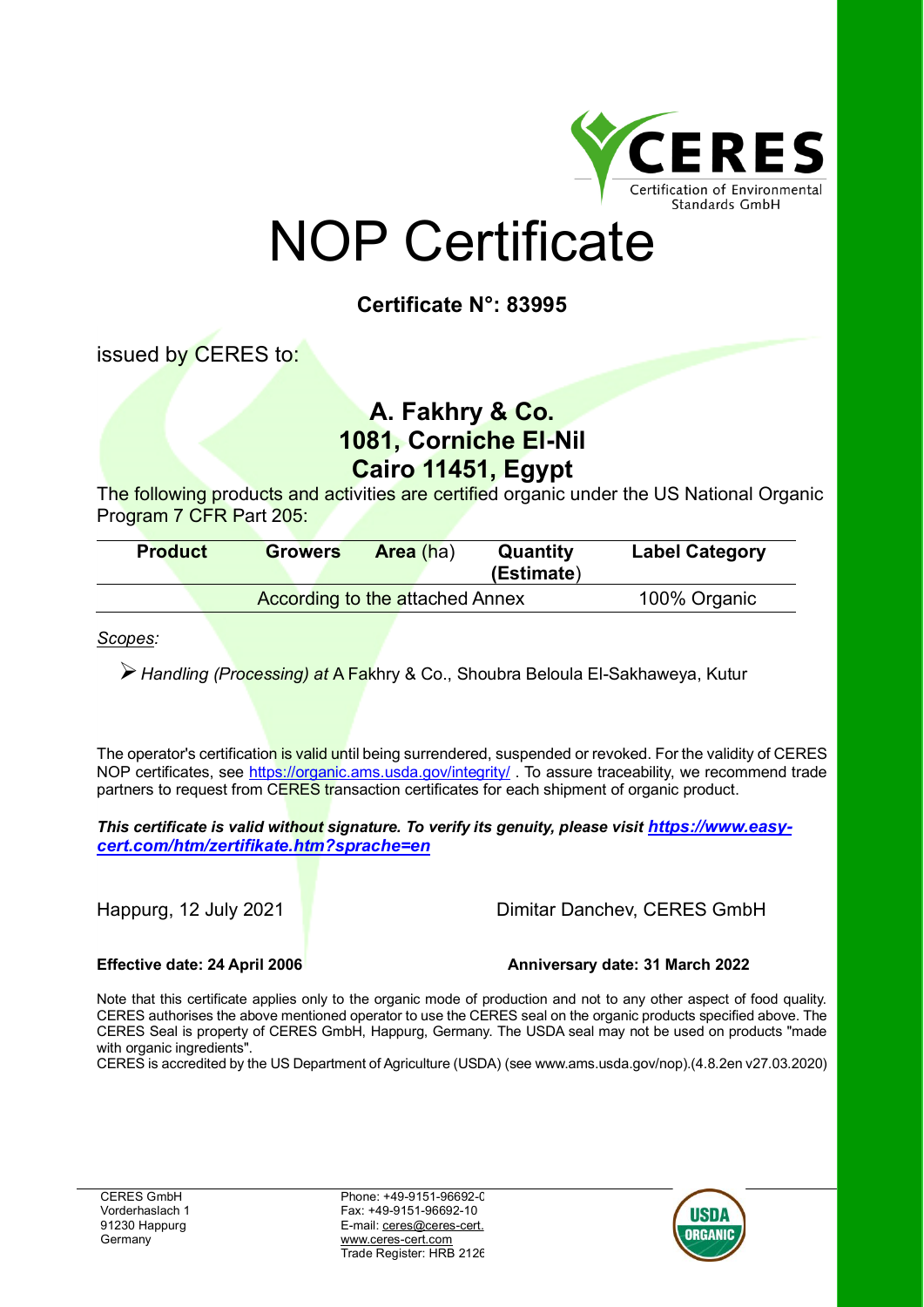## **Annex to certificate №**  *EU 83994 & NOP 83995 Issued to*

# **A. Fakhry & Co. 1081, Corniche El-Nil Cairo 11451, Egypt**

### **On 12 July 2021**

## **Essential oils and Hydrolates**

| <b>Scientific name</b>                                                     | <b>Nom common</b><br><b>Français</b>          | <b>Common name</b><br><b>English</b>                | Oil*           | Hydrolate* |
|----------------------------------------------------------------------------|-----------------------------------------------|-----------------------------------------------------|----------------|------------|
| A                                                                          |                                               |                                                     |                |            |
| A <mark>belmoschus mosc</mark> hatus                                       | <b>Ambrette graines</b>                       | Ambrette seed                                       |                |            |
| Achillea millefolium                                                       | Achillée millefeuille                         | Yarrow, Milfoil                                     | ■              | on request |
| Allium cepa                                                                | Oignon                                        | Onion                                               | $\blacksquare$ |            |
| <u>Allium porum</u>                                                        | Poireau                                       | Leek                                                |                |            |
| Allium sativu <mark>m</mark>                                               | Aïl                                           | Garlic                                              | п              |            |
| <u>Ammi visnaga</u>                                                        | Herbe-aux-cure-dents                          | Pick-tooth, Ammi<br>visnaga                         | ■              |            |
| Anethum graveolens                                                         | <b>Aneth feuilles</b>                         | <b>Dill leaf</b>                                    | п              | п          |
| Anethum graveolens                                                         | <b>Aneth graines</b>                          | <b>Dill seed</b>                                    |                |            |
| Anthriscus cerefolium                                                      | <b>Cerfeuil feuilles</b>                      | Chervil leaf                                        | п              | п          |
| Apium graveolens                                                           | <b>Céleri feuilles</b>                        | Celery leaf                                         | ٠              | п          |
| Apium graveolens                                                           | Céleri graines                                | Celery seed                                         | ■              | ■          |
| Artemisia abrotanum                                                        | Aurône mâle                                   | Southernwood                                        | $\blacksquare$ | ٠          |
| Artemisia absinthium                                                       | <b>Absinthe</b>                               | Wormwood                                            | ٠              | on request |
| Artemisia herba-alba                                                       | Armoise                                       | Mugwort                                             | ■              | п          |
| Artemisia dracunculus                                                      | Estragon                                      | Tarragon                                            | $\blacksquare$ | п          |
| Artemisia vulgaris                                                         | <b>Armoise commune</b>                        | Mugwort                                             | п              | ■          |
| $\overline{\mathbf{c}}$                                                    |                                               |                                                     |                |            |
| Carum carvi                                                                | Carvi                                         | Caraway                                             |                | on request |
| Matricaria chamomilla<br>syn. Chamomilla recutita<br>"CT High Chamazulene" | Camomille matricaire "CT<br>haut Chamazulène" | <b>German Chamomile</b><br>"CT High<br>Chamazulene" |                |            |
| Chrysopogon zizanioides                                                    | Vetiver                                       | Vetiver                                             | $\blacksquare$ | on request |
| Citrus aurantifolia Swingle                                                | Limette (Key Lime)<br>distillée               | Key Lime distilled                                  | ■              |            |
| Citrus aurantifolia Swingle                                                | Petitgrain Key Lime                           | Petitgrain Key Lime                                 | ٠              |            |
| Citrus aurantium var.<br>amara                                             | Fruit bigarade distillée                      | Bitter orange (fruit) dis-<br>tilled                | $\blacksquare$ |            |
| Citrus aurantium var.<br>amara                                             | Bigarade "Rouge"                              | Bitter orange "Red"                                 | $\Box$         |            |
| Citrus aurantium var.<br>amara                                             | Bigarade "Verte"                              | Bitter orange "Green"                               | $\Box$         |            |

 CERES GmbH Vorderhaslach 1 91230 Happurg Germany

Phone: +49-9151-96692-0 Fax: +49-9151-96692-10 E-mail[: ceres@ceres-cert.com](mailto:info@ceres-cert.com) [www.ceres-cert.com](mailto:www@ceres-cert.com) Trade Register: HRB 21261



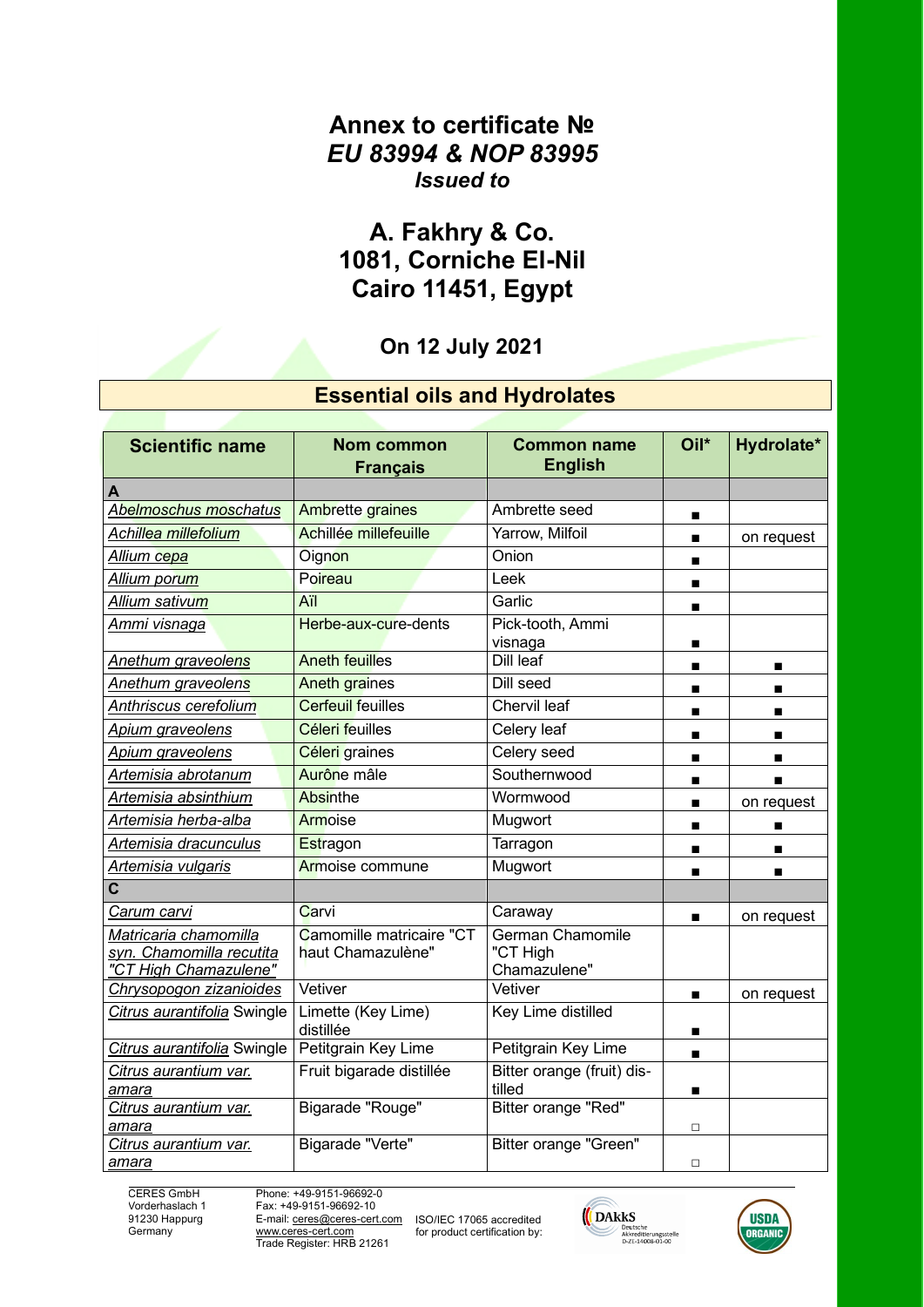| <b>Scientific name</b>                 | Nom common<br><b>Français</b>          | <b>Common name</b><br><b>English</b> | Oil*           | Hydrolate* |
|----------------------------------------|----------------------------------------|--------------------------------------|----------------|------------|
| Citrus aurantium var.<br>amara         | Néroli                                 | Neroli                               | ■              | ■          |
| Citrus aurantium var.<br>amara         | Petitgrain bigarade                    | Petitgrain bigarade                  | ■              | ■          |
| Citrus aurantium var.<br>amara         | Petitgrain bigarade /<br>"fleurs"      | Petitgrain bigarade /<br>"fleurs"    |                | ■          |
| Citrus limon                           | Petitgrain citronnier (type<br>Italie) | Petitgrain lemon (Italian<br>type)   | ■              | ■          |
| Citrus reticulata                      | Mandarine                              | Mandarin                             | □              |            |
| Citrus reticulata                      | Petitgrain mandarinier                 | Petitgrain mandarin                  |                |            |
| Citrus sinensis                        | Orange douce                           | Sweet orange                         | $\Box$         |            |
| Coriandrum sativum                     | <b>Coriandre feuilles</b>              | Coriander leaf                       |                |            |
| Coriandrum sativum                     | Coriandre graines                      | <b>Coriander seed</b>                |                | ■          |
| <b>Cuminum cyminum</b>                 | Cumin                                  | Cumin                                | ■              | ■          |
| <b>Cymbopogon flexuosus</b>            | Lemongrass                             | Lemongrass                           | ■              | ■          |
| D                                      |                                        |                                      |                |            |
| Daucus carota                          | <b>Carotte</b> graines                 | Carrot seed                          | ■              | ■          |
| F                                      |                                        |                                      |                |            |
| Fœniculum vulgare var.<br>dulce        | <b>Fenouil doux graines</b>            | Fennel seed, sweet                   | $\blacksquare$ |            |
| <b>Fœniculum vulgare</b>               | Fenouil amer graines                   | Fennel seed, bitter                  | ■              | on request |
| G                                      |                                        |                                      |                |            |
| Glycyrrhiza glabra                     | <b>Réglisse</b>                        | Licorice                             |                |            |
| $\overline{\mathsf{H}}$                |                                        |                                      |                |            |
| <u>Helichrysum italicum</u>            | <b>Immortelle</b>                      | Everlasting                          |                | ■          |
| <b>Hyssopus officinalis</b>            | <b>Hysope</b>                          | Hyssop                               |                | ■          |
| Hyssopus officinalis var.<br>decumbens | <b>Hysope decumbens</b>                | Hyssop decumbens                     | ■              | ■          |
| Jasminum grandiflorum                  | Jasmin                                 | Jasmine                              | ■              | ■          |
|                                        |                                        |                                      |                |            |
| <u>Lantana camara</u>                  | Lantanier                              | West Indian Lantana,<br>Asriple      |                |            |
| Levisticum officinale                  | Livèche feuilles                       | Lovage leaf                          | ■              | ■          |
| Levisticum officinale                  | Livèche racines                        | Lovage root                          | п              | п          |
| Lippia citriodora                      | Verveine                               | Verbena                              | ■              |            |
| M                                      |                                        |                                      |                |            |
| Matricaria chamomilla                  | Camomille bleue (matri-<br>caire)      | Blue chamomile (Ger-<br>man)         | ■              | on request |
| Melissa officinalis                    | Mélisse                                | Lemon balm, Melissa                  | п              | ■          |
| Mentha piperita                        | Menthe poivrée                         | Peppermint                           | п              | ■          |
| Mentha pulegium                        | Menthe pouliot                         | Pennyroyal                           |                | on request |
| Mentha spicata                         | Menthe verte                           | Spearmint                            |                | ■          |
| N                                      |                                        |                                      |                |            |
| Nigella sativa                         | Cumin noir                             | Black cumin / Nigella<br>sativa      |                |            |
| O                                      |                                        |                                      |                |            |
| Ocimum basilicum CT<br><b>Citral</b>   | <b>Basilic citron CT Citral</b>        | Lemon basil CT Citral                | п              | ■          |

 CERES GmbH Vorderhaslach 1 91230 Happurg Germany

Phone: +49-9151-96692-0 Fax: +49-9151-96692-10 E-mail: <u>ceres@ceres-cert.com</u><br>[www.ceres-cert.com](mailto:www@ceres-cert.com) Trade Register: HRB 21261



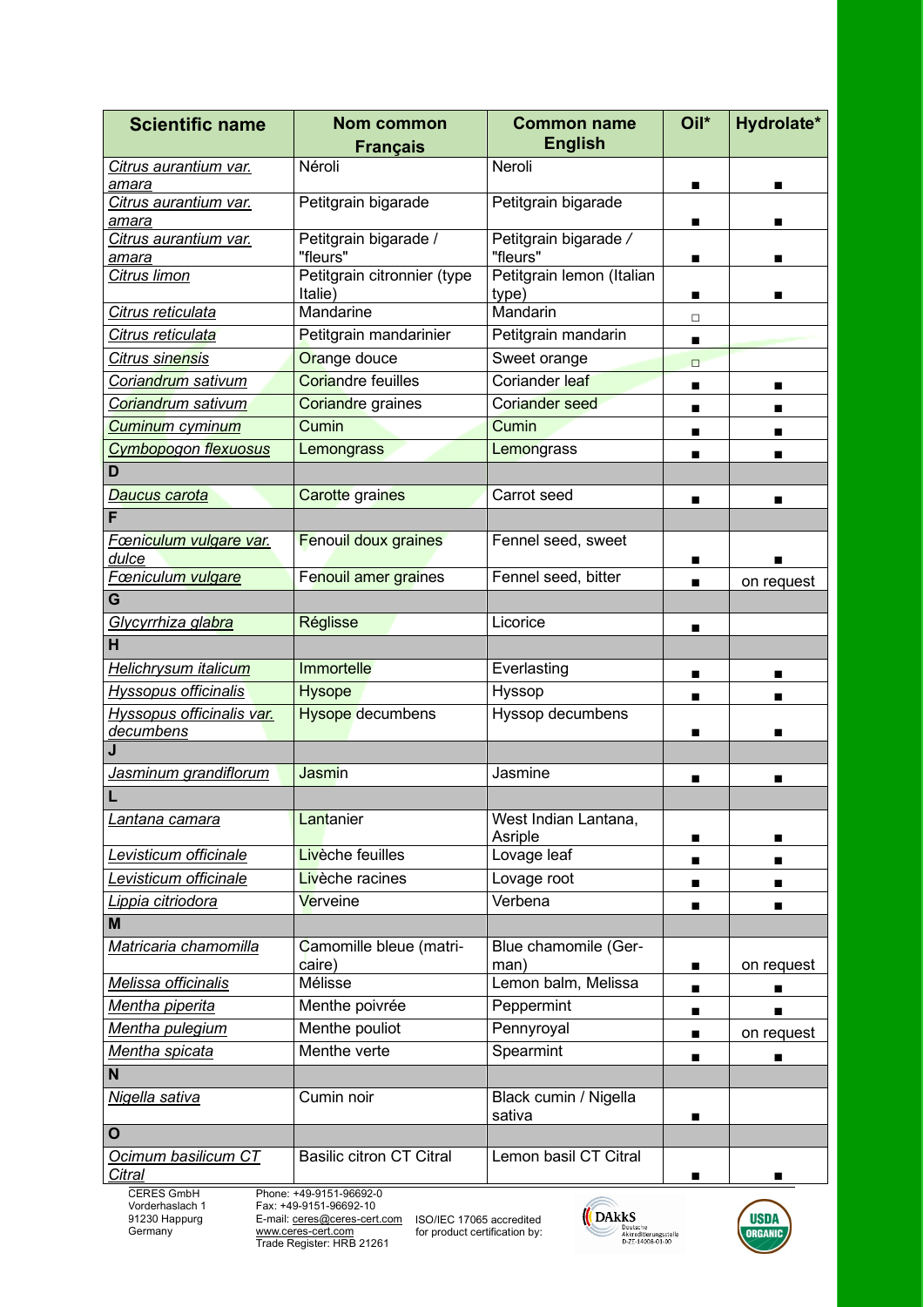| <b>Scientific name</b>                             | Nom common<br><b>Français</b>               | <b>Common name</b><br><b>English</b> | Oil*           | Hydrolate* |
|----------------------------------------------------|---------------------------------------------|--------------------------------------|----------------|------------|
| O. basilicum CT Linalol                            | <b>Basilic "Grand Vert" CT</b>              | Sweet basil CT Linalool              |                |            |
| O. basilicum CT Methyl-                            | Linalol<br><b>Basilic "Tropical" CT Me-</b> | Tropical basil CT                    |                |            |
| chavicol                                           | thylchavicol                                | Methylchavicol                       | ▬              | ▬          |
| O. basilicum CT Methyl-<br>cinnamate               | Basilic cannelle CT<br>Methylcinnamate      | Cinnamon basil CT<br>Methylcinnamate |                | on request |
| Origanum majorana                                  | Marjolaine à coquilles                      | Sweet marjoram                       |                |            |
| P                                                  |                                             |                                      | $\blacksquare$ | ■          |
| Pelargonium x asperum                              | Géranium                                    | Geranium                             |                |            |
|                                                    | Geranium "CT TBA after                      | Geranium "CT TBA                     |                |            |
| Pelargonium spp. "CT<br>TBA after analysis of oil" | analysis of oil"                            | after analysis of oil"               | ٠              |            |
| Pelargonium graveolens                             | <b>Geranium Rosat "Type</b>                 | Rose Geranium                        |                |            |
| "Chinese type"                                     | Chine"                                      | "Chinese Type"                       |                |            |
| Pelargonium spp.                                   | <b>Geranium "Menthe</b>                     | "Peppermint" Geranium                |                |            |
| "Peppermint scented"                               | Poivrée"                                    |                                      |                |            |
| Petroselinum sativum                               | <b>Persil feuilles</b>                      | <b>Parsley</b> leaf                  |                | п          |
| Pimpinella anisum                                  | Anis graines                                | Anise seed                           | ■              | ■          |
| R                                                  |                                             |                                      |                |            |
| Rosa centifolia                                    | Rose de Mai, centifolia                     | Cabbage rose                         | п              | ■          |
| Rosa damascena                                     | Rose de Damas "Type                         | Damascus Rose                        |                |            |
| "Egyptian Type Ag'houri"                           | Egypte Ag'houri"                            | "Egyptian Type                       |                |            |
|                                                    |                                             | Ag'houri"                            | ■              | ▬          |
| Rosmarinus offinalis                               | Romarin                                     | Rosemary                             | $\blacksquare$ |            |
| Ruta graveolens                                    | Rue                                         | Rue                                  |                |            |
| S                                                  |                                             |                                      |                |            |
| Salvia officinalis                                 | Sauge officinale                            | Common sage                          |                | ■          |
| Salvia sclarea                                     | Sauge sclarée                               | Clary sage                           |                | ■          |
| Satureja hortensis                                 | Sarriette horticole                         | Summer savory                        |                | п          |
| т                                                  |                                             |                                      |                |            |
| Tagetes minuta syn. glan-<br>dulifera              | <b>Tagetes</b>                              | <b>Tagetes</b>                       |                |            |
| Thymus citriodorus                                 | Thym citron                                 | Lemon thyme                          |                |            |
| Thymus serpyllum                                   | Serpolet                                    | Mother-of-thyme, Cree-               |                |            |
|                                                    |                                             | ping                                 |                |            |
| Thymus vulgaris                                    | Thym vulgaire CT Thymol                     | Common Thyme CT<br>Thymol            | ■              | ▬          |

\***Oil** produced by: extraction (□), distillation (■) **\*Hydrolate** = by-product of distillation

### **Fatty oils by cold pressing of the below named botanical seeds & fruits**

| <b>Botanical name</b> | <b>Common name English</b> | <b>Nom commun Français</b> |
|-----------------------|----------------------------|----------------------------|
| Abelmoschus moschatus | Ambrette seed              | Ambrette graines           |
| Anethum graveolens    | Dill                       | Aneth                      |
| Borago officinalis    | <b>Borage</b>              | Bourrache                  |
| Carum carvi           | Caraway                    | Carvi                      |

 CERES GmbH Vorderhaslach 1 91230 Happurg Germany

Phone: +49-9151-96692-0 Fax: +49-9151-96692-10 E-mail[: ceres@ceres-cert.com](mailto:info@ceres-cert.com) ISO/IEC 17065 accredited [www.ceres-cert.com](mailto:www@ceres-cert.com) Trade Register: HRB 21261

for product certification by:



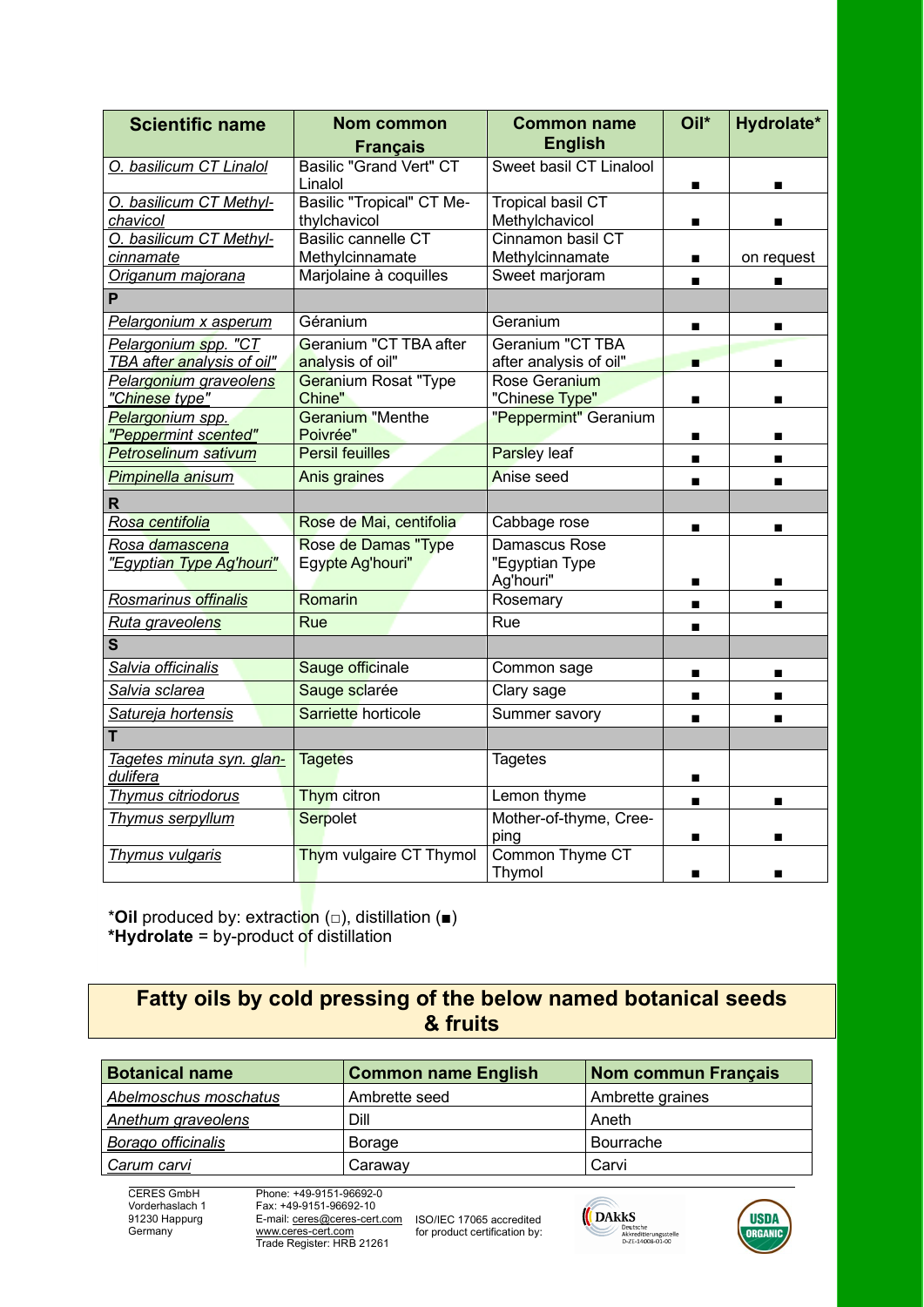| <b>Botanical name</b>       | <b>Common name English</b> | <b>Nom commun Français</b>  |
|-----------------------------|----------------------------|-----------------------------|
| Citrullus vulgaris          | Watermelon                 | Pastèque                    |
| Citrus aurantium var. amara | <b>Bitter Orange</b>       | <b>Bigarade</b>             |
| Corchorus olitorius         | Jute (Molokheya)           | Jute "Mélochie"             |
| Coriandrum sativum          | Coriander                  | Coriandre                   |
| <u>Gossypium herbaceum</u>  | Cotton                     | Coton                       |
| Eruca sativa                | Rocket                     | Roquette                    |
| Hibiscus esculentus         | Okra                       | Bamie, Okra                 |
| Jasminum grandiflorum       | Jasmin                     | Jasmine                     |
| Linum usitatissimum         | Linseed (Flaxseed)         | Lin                         |
| Matricaria chamomilla       | German Chamomile           | Camomille (matricaire)      |
| Nigella sativa              | <b>Black Cumin</b>         | <b>Cumin Noir (Nigelle)</b> |
| <u>Ocimun basilicum</u>     | Basil (Sweet)              | <b>Basilic Grand Vert</b>   |
| <u>Origanum majorana</u>    | Marjolaine à coquilles     | Sweet marjoram              |
| <u>Punica granatum</u>      | Pomegranate                | Grenade                     |
| <b>Ricinus communis</b>     | Castor                     | Ricin                       |
| <u>Sesamum indicum</u>      | Sesame                     | Sésame                      |
| Simmondsia chinensis        | Jojoba                     | Jojoba                      |
| Urtica urens                | <b>Nettle</b>              | Ortie                       |

### **Extracts**

| <b>Botanical name</b>              | <b>Common name English</b>   | <b>Nom commun Français</b>   |
|------------------------------------|------------------------------|------------------------------|
| <u>Acacia farnesiana</u>           | Cassie                       | Cassie                       |
| Calendula officinalis              | Calendula, Pot Marigold      | Souci, Calendula             |
| <u>Citrus aurantium var. amara</u> | <b>Bitter orange Blossom</b> | Fleurs Bigarade              |
| <u>Delonix regia</u>               | Flamboyant                   | Flamboyant                   |
| Dianthus caryophyllus              | Carnation                    | Oeillet                      |
| Jasminum grandiflorum              | Jasmine                      | Jasmin                       |
| Jasminum sambac                    | Arabian Jasmine              | Jasmin d'Arabie              |
| Lawsonia inermis                   | Henna                        | Henna                        |
| <b>Lonicera caprifolium</b>        | Honeysuckle                  | Chèvrefeuille                |
| <u>Matricaria chamomilla</u>       | Chamomile                    | Camomille                    |
| <b>Phoenix dactylifera</b>         | Date                         | Datte                        |
| <b>Polyanthes tuberosa</b>         | Tuberose                     | Tubéreuse                    |
| <u>Rosa centifolia</u>             | Rose centifolia              | Rose de Mai, centifolia      |
| Rosa centifolia var. "Baptistine"  | Rose centifolia "Baptistine" | Rose centifolia "Baptistine" |
| Rosa damascena                     | Damascus rose                | Rose damascena               |

# **Resinoids**

| <b>Botanical name</b> | <b>Common name English</b> | Nom commun Français |
|-----------------------|----------------------------|---------------------|
| Hibiscus sabdariffa   | <b>Hibiscus</b>            | <b>Hibiscus</b>     |

 CERES GmbH Vorderhaslach 1 91230 Happurg Germany

Phone: +49-9151-96692-0 Fax: +49-9151-96692-10 E-mail: <u>ceres@ceres-cert.com</u><br>[www.ceres-cert.com](mailto:www@ceres-cert.com) Trade Register: HRB 21261